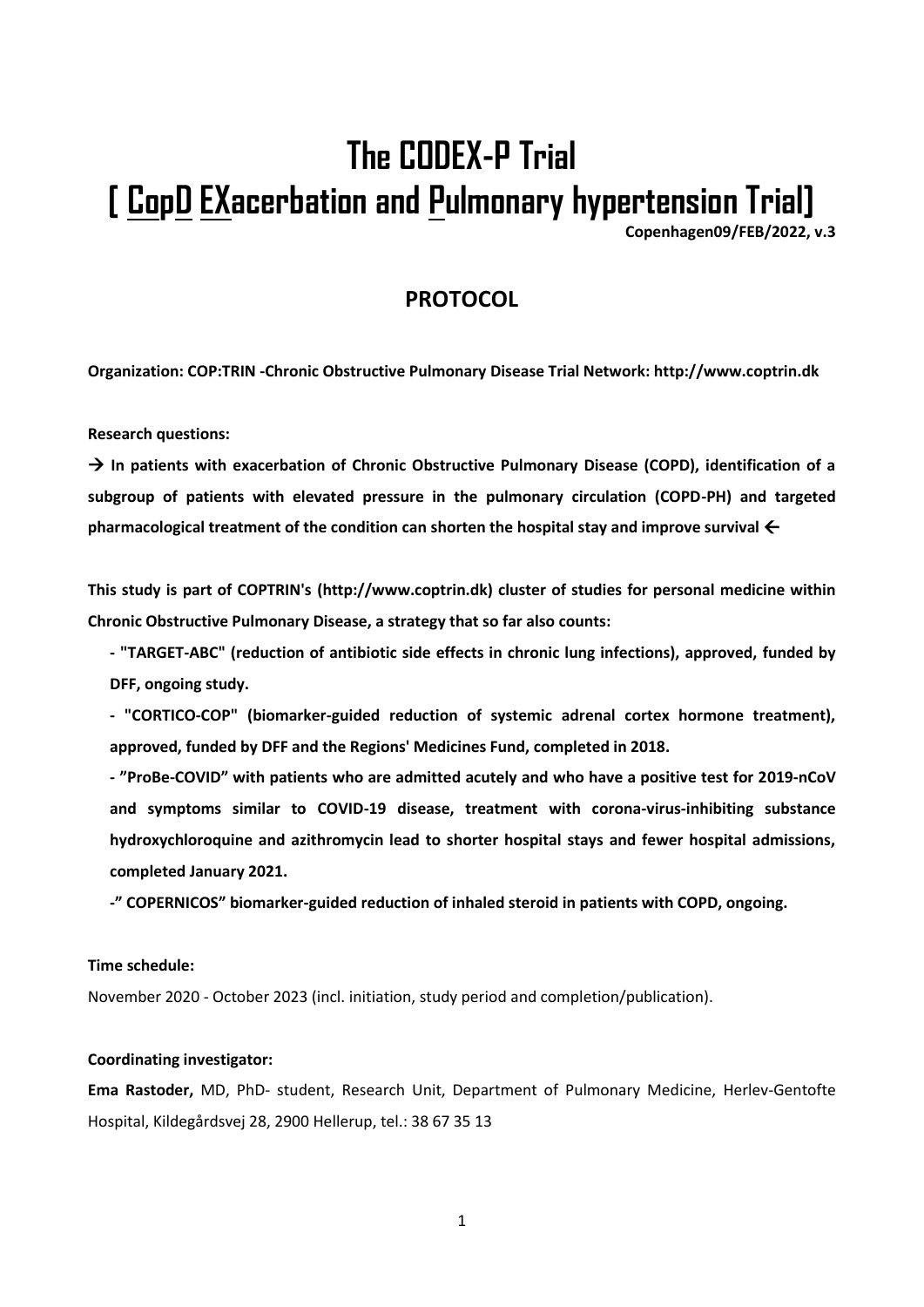#### **Supervisors:**

**Jens-Ulrik Jensen**, professor of respiratory medicine, and research leading senior consultant, PhD. Pulmonary Medicine Section, Dept. C, Herlev & Gentofte Hospital, Hellerup & ICU Division, CHIP (Center of Excellence for Health, Immunity and Infections), Rigshospitalet, Blegdamsvej 9, 2100 Copenhagen, tel.: 35 45 57 57.

**Jørn Carlsen,** senior consultant, associate professor, D.M.Sc. Clinic of Cardiology, sect. 2142, Rigshospitalet, Blegdamsvej 9, 2100 Copenhagen

**Pradeesh Sivapalan**, MD, PhD Resp. Trainee, Post Doc Section of Respiratory Medicine, Herlev-Gentofte Hospital, Kildegårdsvej 28, 2900 Hellerup, tel.: 38 67 35 13.

#### **Partner:**

**Tor Bjerring-Sørensen,** associate professor, PhD, Department of Cardiology, Gentofte Hospital, Kildegårdsvej 28, 2900 Hellerup.

**Ditte Madsen,** MD, PhD-student, Clinic of Cardiology, Gentofte Hospital, Kildegårdsvej 28, 2900 Hellerup

**Malene Rohr Andersen,** M.Sc., PhD, Clinical Biochemistry Department, Gentofte Hospital, Kildegårdsvej 28, 2900 Herlev

#### **Experimental centers:**

**1st Department of Pulmonary Medicine, Gentofte hospital**, Kildegårdsvej 28, 2900 Hellerup Primary investigator: Coordinating investigator, Ema Rastoder MD, PhD-student.

The COPTRIN network makes it possible to expand to the following centers: **Department of Pulmonary Medicine, Bispebjerg hospital**, Bispebjerg Bakke 23, 2400 Copenhagen.

Primary investigator: Lars Pedersen, leading senior consultant, PhD.

**Department of Pulmonary and Infectious Diseases, North Zealand Hospital**, Dyrehavevej 29, 3400 Hillerød. Primary investigator: Andrea Browatzki, senior consultant, PhD.

**Department of Pulmonary Medicine, Hvidovre Hospital**, Kettegård Allé 30, 2650 Hvidovre.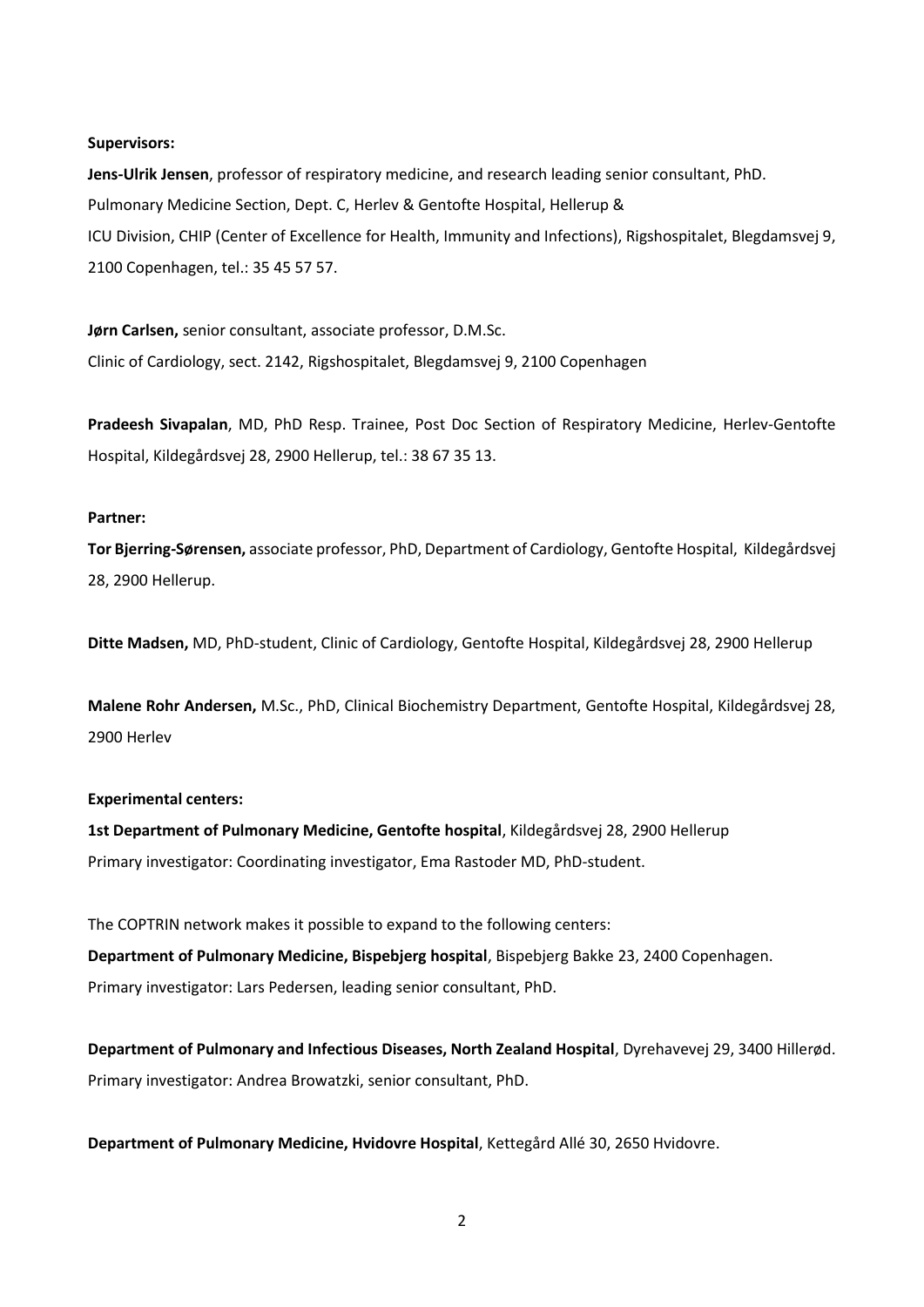Primary investigator: Charlotte Suppli Ulrik, professor, senior consultant, PhD.

**Department of Pulmonary Medicine, Aarhus Hospital**, Nørrebrogade 44, 8000 Aarhus C. Primary investigator: Elisabeth Bendstrup, senior consultant, PhD.

**Department of Pulmonary Medicine, Odense Hospital,** Southern Blvd. 29, 5000 Odense C. Primary investigator: Christian Laursen, professor, senior consultant, PhD.

**Department of Pulmonary Medicine and infectious diseases,** Sjællands Universitetshospital, Sygehusvej 10, 4000 Roskilde Primær investigator: Bue Fogh Juvik, senior consultant.

## **GCP monitoring:**

The GCP-unit, Bispebjerg Hospital, Bispebjerg Bakke 23, 2400 København NV, Contact person: aa bb, tel.: 38 63 56 24

## **COP:TRIN, steering committee (steering committee members are mentioned first, then investigators):**

1st Department of Pulmonary Medicine, Medical Department, Gentofte Hospital, Kildegårdsvej 28, 2900 Hellerup:

- Jens-Ulrik Jensen, professor of respiratory medicine, research leading senior consultant, PhD.
- Jon Torgny Wilcke, Associate professor, senior consultant, PhD.
- Pradeesh Sivapalan, MD, PhD, Post doc.
- 2. Department of Pulmonary Medicine, Hvidovre Hospital, Kettegård Allé 30, 2650 Hvidovre:
	- Charlotte Ulrik, professor, senior consultant, D.M.Sc.
	- Louise Tønnesen, MD, PhD
	- Mia Moberg, senior consultant, PhD (SC member)
	- Julie Janner, senior consultant, PhD (SC member)
- 3. Department of Pulmonary Medicine, Bispebjerg Hospital, Bispebjerg Bakke 23, 2400 Copenhagen NV:
	- Helle Frost Andreassen, Leading senior consultant, PhD.
	- Lars Pedersen, senior consultant, PhD.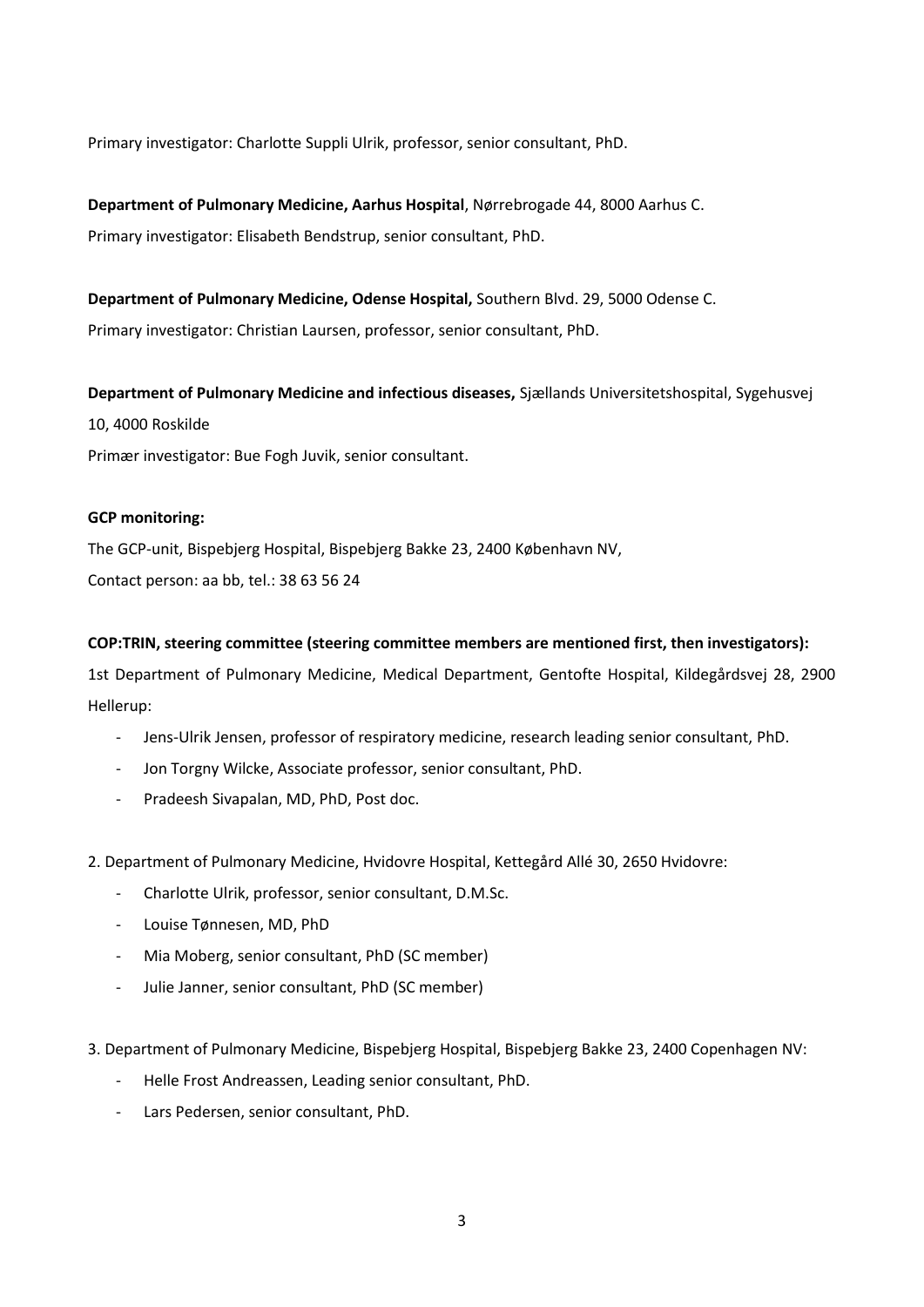- 4. Department of Pulmonary Medicine, Antwerp University Hospital, Belgium:
	- Therese Lapperre, senior consultant, PhD.
- 5. Department of Pulmonary Medicine, Odense Hospital, 5000 Odense C, Denmark:
	- Christian Laursen, senior consultant, PhD.
	- Casper Falster, MD, PhD-student.
- 6. Department of Pulmonary Medicine, Aalborg Hospital, Hobrovej 18 -22, 9000 Aalborg:
	- Ulla M. Weinreich, senior consultant, PhD.
- 7. Department of Pulmonary Medicine, Aarhus Hospital, Nørrebrogade 44, 8000 Aarhus C:
	- Elisabeth Bendstrup, senior consultant, PhD.
	- Kathrine Bock, MD.
- 8. Department of Pulmonary and Infectious Diseases, Nordsjaellands Hospital, Dyrehavevej 29, 3400 Hillerød:
	- Andrea Browatzki, senior consultant, PhD.
	- Zitta Barraella Harboe, senior consultant.
	- Barbara Bertelsen, MD.
	- Christian Skjoldvang Andersen, MD.
- 9. University of Manchester, Oxford Rd., Manchester, United Kingdom:
	- Jørgen Vestbo, professor, MD, D.M.Sc.
- 10. Center for Genomic Medicine, Rigshospitalet, Blegdamsvej 9, 2100 Copenhagen Ø:
	- Rasmus Lykke Marvig, evolutionary researcher, M.Sc., PhD.
- 11. Department of Cardiology B, Rigshospitalet, Blegdamsvej 9, 2100 Copenhagen Ø:
	- Jørn Carlsen, senior consultant, associate professor, D.M.Sc.
- 12. Nordic Bioscience A/S, Herlev Hovedgade 207, 2730 Herlev:
	- Morten Karsdal, adm. Director, PhD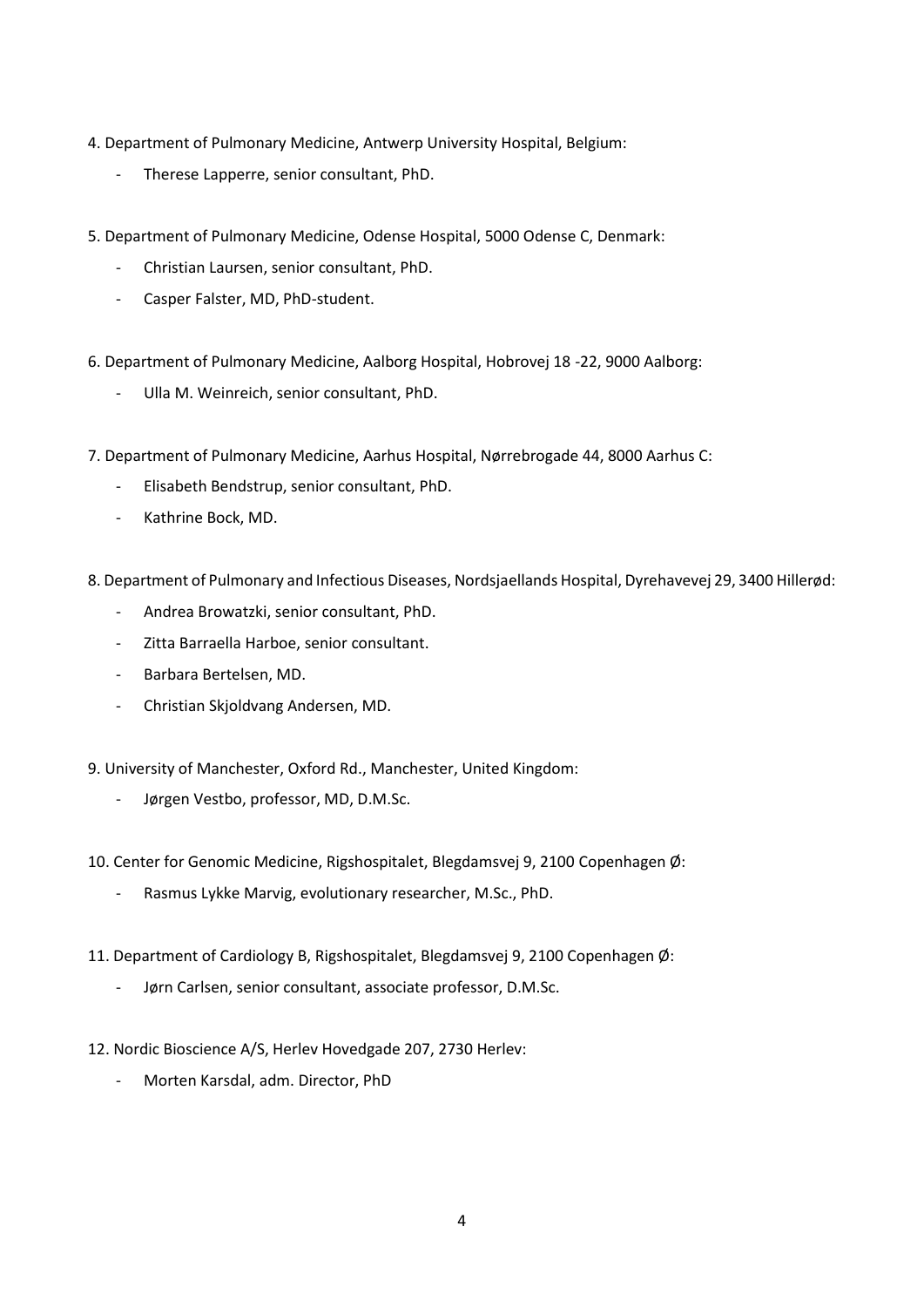#### **Background information about the study drug:**

#### Tablet Sildenafil.

The drug is an approved and marketed drug in Denmark for use in pulmonary arterial hypertension. Please see the enclosed product summary for further information.

#### **1. Hypothesis and purpose:**

## 1.1 Hypothesis:

In a subgroup of patients with exacerbation of Chronic Obstructive Pulmonary Disease (Acute Exacerbation of COPD, AECOPD), blood pressure in the pulmonary circulation increases, this causes shunting of unoxygenated blood to the left side of the heart and worsens existing hypoxemia and hypercapnia, which in turn stimulates contraction in the pulmonary circulation. Together these changes lead to organ dysfunction, prolonged period of illness and increased risk of death.

By decreasing the resistance in the pulmonary circulation pharmacologically, the above-mentioned changes completely or partially reverse and organ function and respiratory physiology can be ameliorated. This can shorten the time alive and to discharge from hospital.

#### 1.2 Purpose:

The mortality rate associated with AECOPD admission and within the first month is approximately 20-25%. In chronic pulmonary hypertension, the general prognosis is worsened in COPD patients. However, it is unclear: 1) What the prevalence is of "acute reversible pulmonary hypertension in AECOPD" (AECOPD-rPH) in connection with AECOPD admission. 2) In the patients with AECOPD-rPH whether the prognosis is negatively affected by this. 3) In patients with AECOPD-rPH, whether the prognosis can be improved by drug treatment of this form of pulmonary hypertension.

#### The individual sub-goals are:

#### Cohort study with 250 consecutive patients admitted with AECOPD:

To clarify the prevalence of AECOPD-rPH. In order to differentiate this from chronic secondary pulmonary hypertension in connection with COPD, echocardiography is performed as indicated:

- a. On day 1 = Baseline (<72 hours after admission and action diagnosis AECOPD).
- b. On day  $29 =$  Baseline + 28 days  $(+/- 5$  days).

To these days following will be determined:

The prevalence of Tricuspid Return Gradient (TR) ≥40 mmHg in patients admitted with AECOPD as primary diagnosis.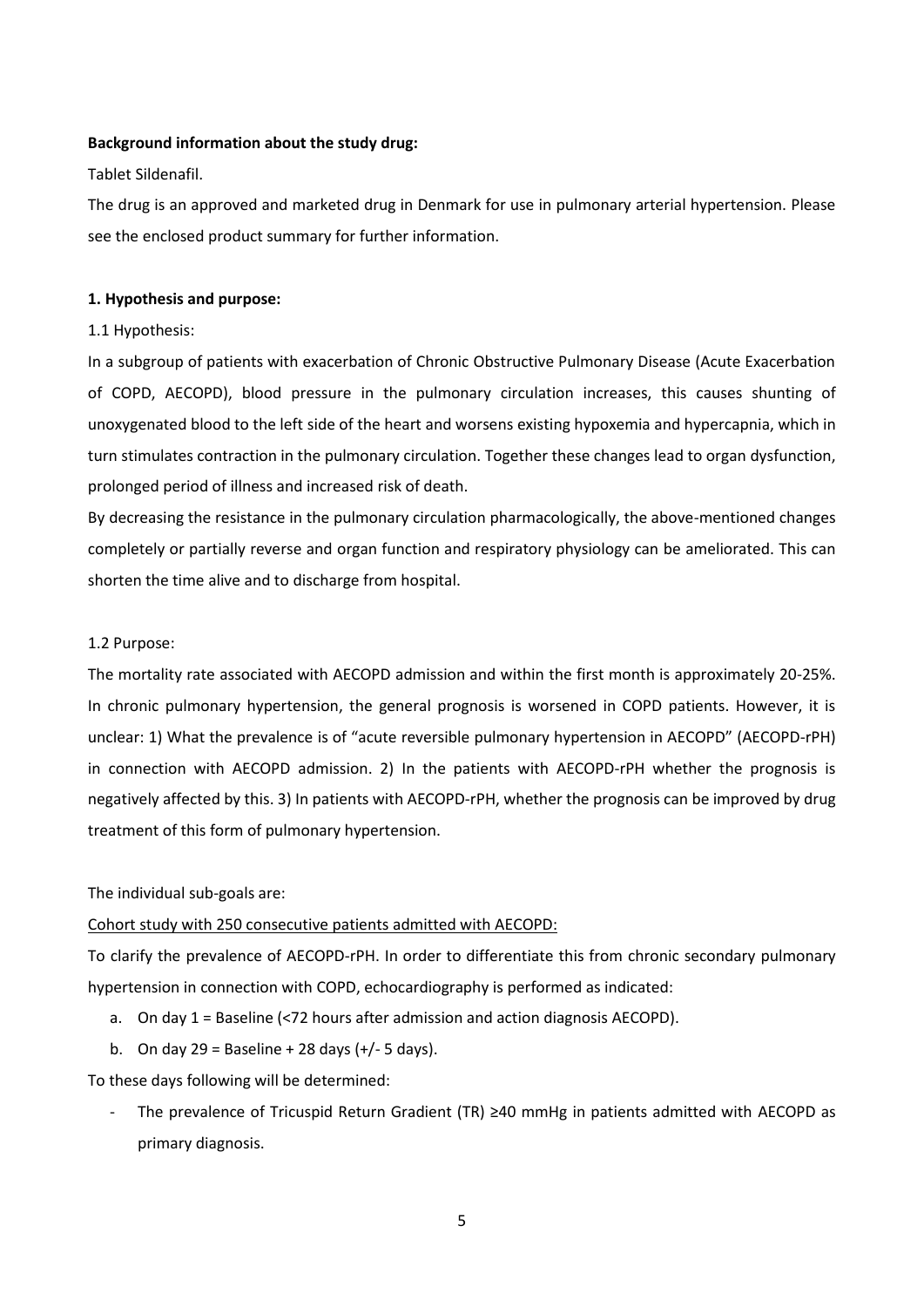The main analysis regarding this sub-goal is:

- a. Prevalence of "acute reversible pulmonary hypertension in AECOPD", defined as: (Prevalence of TR ≥40 mmHg day 1) - (prevalence of TR ≥40 mmHg day 29) in patients with AECOPD as primary diagnosis.
- b. "All-cause mortality " on day 365 is determined for patients with and without "acute reversible pulmonary hypertension in AECOPD."

## Randomized controlled intervention trial:

In patients with "acute reversible pulmonary hypertension with AECOPD/AECOPD-rPH.":

"Number of days to discharge from hospital alive within 365 days" is determined for patients who received active treatment to reduce resistance and blood pressure in the pulmonary circulation with the drug Sildenafil, and in control patients who did not receive treatment with Sildenafil (open-label).

For analyzes of secondary endpoints, see below.

#### **2. Background and scientific perspective:**

#### 2.1 COPD:

COPD is the leading cause of serious health problems as well internationally as nationally. In

Denmark, approximately 14% of people over 35 years, are affected by the disease (1). COPD is complicated by repeated acute exacerbations (AECOPD) characterized by worsening of symptoms, usually cough, increased sputum, and shortness of breath. AECOPD often leads to hospital admission and causes an accelerated loss of lung function, increased morbidity and mortality and has large economic consequences (2). In the first 12 months after an AECOPD, the risk of death is 15-28% (3, 4).

#### 2.2 Pulmonary hypertension and COPD:

Symptoms of pulmonary hypertension in COPD patients (COPD-PH) partially overlap with those that are associated with COPD without concomitant pulmonary hypertension. The clinical suspicion of AECOPD-PH is challenging, which probably causes underdiagnoses of AECOPD-PH. Echocardiography is widely available as a non-invasive screening method for COPD-PH (5).

Despite significant advances in diagnosis and treatment of AECOPD, the prognostic significance and treatment options of AECOPD-PH remain unclear. In general COPD-PH specific treatment of pulmonary vasodilators have not been convincing (6), and therefore routine treatment of COPD-PH is not recommended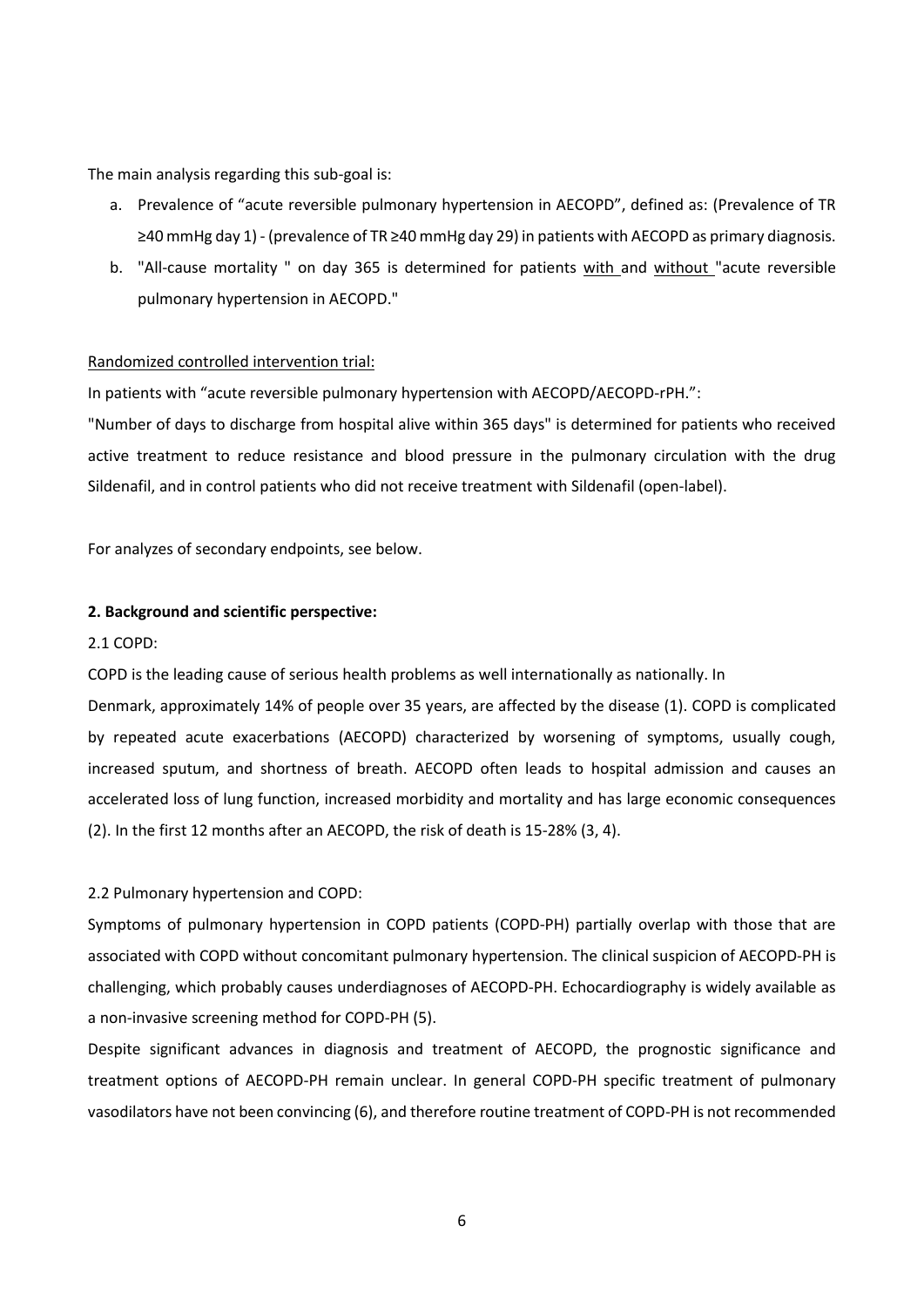(7). Echocardiographic probability of PH is assessed based on the tricuspid gradient and other echocardiographic signs compatible with PH (7):

| <b>Peak tricuspid</b><br>regurgitation<br>velocity (m/s) | <b>Presence of</b><br>other echo<br>'PH signs' <sup>a</sup> | <b>Echocardiographic</b><br>probability of pulmonary<br>hypertension |  |
|----------------------------------------------------------|-------------------------------------------------------------|----------------------------------------------------------------------|--|
| $\leq$ 2.8 or not<br>measurable                          | No                                                          | Low                                                                  |  |
| $<$ 2.8 or not<br>measurable                             | Yes                                                         | Intermediate                                                         |  |
| $2.9 - 3.4$                                              | No                                                          |                                                                      |  |
| $2.9 - 3.4$                                              | Yes                                                         | High                                                                 |  |
| >3.4                                                     | Not required                                                |                                                                      |  |

A

| A: The ventricles <sup>a</sup>                                                                                                 | <b>B: Pulmonary</b><br>artery <sup>a</sup>                                                            | C: Inferior vena<br>cava and right<br>atrium <sup>a</sup>                                                                             |
|--------------------------------------------------------------------------------------------------------------------------------|-------------------------------------------------------------------------------------------------------|---------------------------------------------------------------------------------------------------------------------------------------|
| Right ventricle/<br>left ventricle basal<br>diameter ratio >1.0                                                                | Right ventricular<br>outflow Doppler<br>acceleration time<br><105 msec and/or<br>midsystolic notching | Inferior cava diameter<br>>21 mm with<br>decreased inspiratory<br>collapse (<50 % with<br>a sniff or <20 % with<br>quiet inspiration) |
| Flattening of the<br>interventricular<br>septum (left ventricular<br>eccentricity index<br>>1.1 in systole and/or<br>diastole) | Early diastolic<br>pulmonary<br>regurgitation velocity<br>>2.2 m/sec                                  | Right atrial area<br>(end-systole) >18 cm <sup>2</sup>                                                                                |
|                                                                                                                                | PA diameter >25 mm.                                                                                   |                                                                                                                                       |

## B

Figure 1. Echocardiographic probability of PH assessed from the tricuspid gradient and other signs of PH as shown in Figure 1B.

## 2.3 Scientific justification of this study

The cohort study will bring awareness of the extent to which changes occur in the pressure conditions in the lung circulation during AECOPD. Besides, it will provide insight into how common "AECOPD-rPH" is. The study will also be able to indicate whether changes in pressure conditions in the pulmonary circulation are associated with increased mortality and thus help to form the basis for the randomized trial.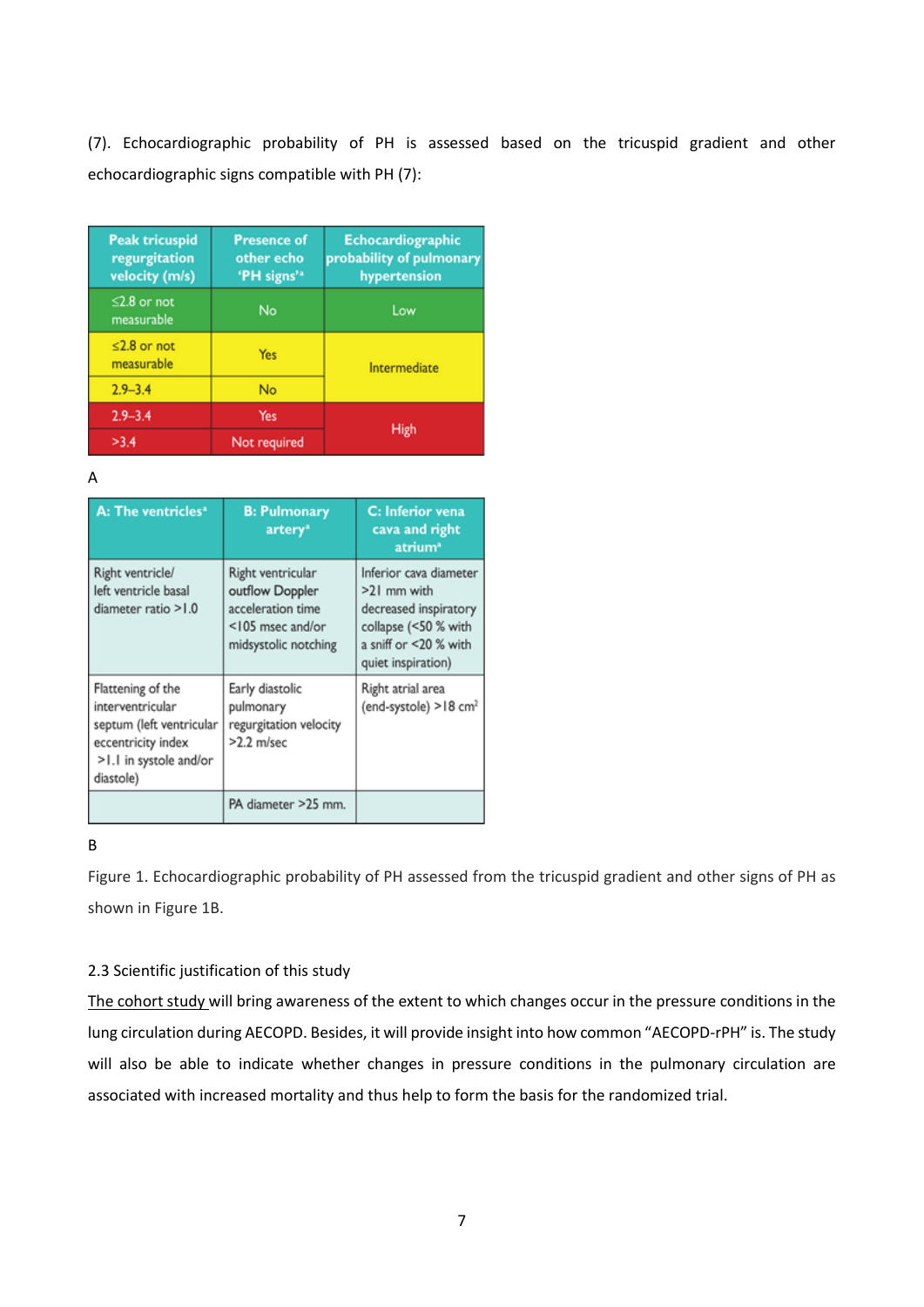The randomized controlled trial will clarify whether drug treatment with the purpose of lowering resistance and blood pressure in the pulmonary circulation can increase time "alive and discharged" in patients with AECOPD and who have developed "AECOPD-rPH". The study will also clarify whether this treatment can improve respiratory physiology at crucial points (PaO<sub>2</sub> and PaCO<sub>2</sub>). This study is part of a larger strategic venture (Chronic Obstructive Pulmonary Disease: Trial Network - COP: TRIN) to increase understanding of the pathophysiological mechanisms and genetic factors, thus improving treatment-results for COPD patients.

#### **3. Method:**

## 3.1 Design:

Study A: Cohort study. Cox proportional hazards multivariable analysis is performed.

## Study B: Randomized 'open-label' intervention trial:

Investigate whether Sildenafil, a phosphodiesterase 5 inhibitor, can improve the prognosis in patients with AECOPD and "AECOPD- rPH". At 1:1 randomization, patients are divided into two groups; one group will receive Sildenafil in addition to standard treatment, and the other group will receive standard treatment alone.

3 .2. Recruitment and inclusion:

## 3.2.1 Cohort study (study A)

Patients are recruited by investigators, who are employed in the participating department of pulmonary medicine, to inform and interview. This happens in cooperation with the patient admitted with AECOPD as primary diagnosis. Thereafter, patients receive oral and written information about the study. The interview will take place in an undisturbed room on the ward, and patients have been informed in advance of their right to bring an assessor. For the interview, the patient will also be assessed in relation to the inclusion and exclusion criteria. After the interview, the patient has 14 days to decide. If the patient wishes to participate, the consent form is signed, and the patient can then be included in the study.

#### Inclusion criteria:

- COPD (verified by a lung specialist based on clinical assessment and spirometry)
- Acute hospitalization, primary diagnosis "AECOPD"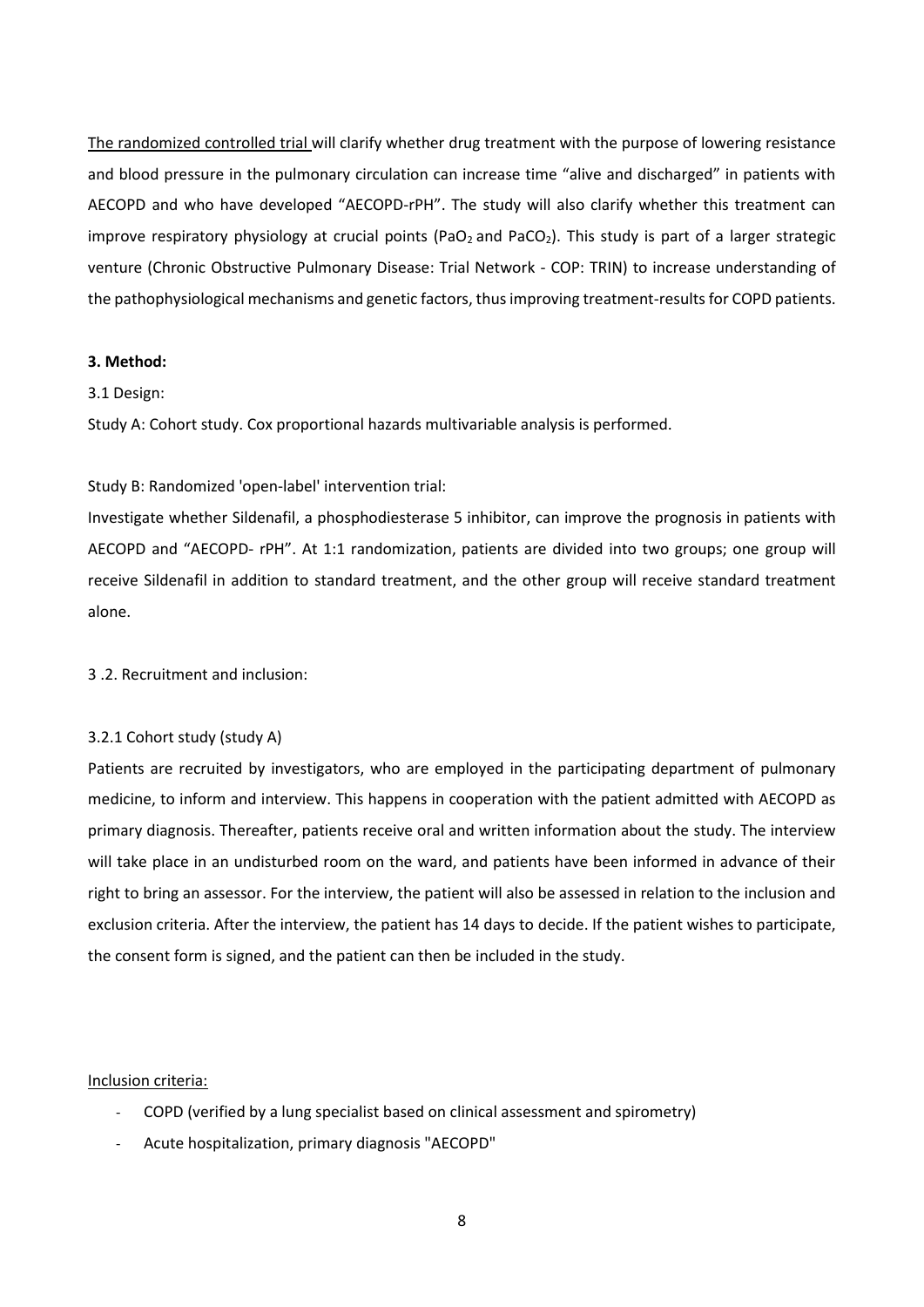- Informed consent

## Exclusion criteria:

- Known pulmonary hypertension
- Known heart disease that affects the pumping function of the heart (left or right)
- Male <40 years
- Women <55 years
- Non-menopausal women> 55 years \*
- Severe mental illness which significantly complicates cooperation
- Severe language barrier which significantly complicates cooperation
- Known drug allergy to 1) Sildenafil
- Get Sildenafil on other indication, consumption ≥50 mg/week

\*Definition: Had menstruation within the last 12 months.

## 3.2.2 Randomized intervention trial (Study B):

Patients are recruited, informed and inquired by investigators who are employed at the participating department of Pulmonary Medicine. The patient is a candidate for inclusion if he/she is admitted to one of the participating wards with AECOPD as primary diagnosis, with ascertained "acute pulmonary hypertension during AECOPD." The physician responsible for the trial then provides the patient with oral and written information about the trial. The patient must be informed of his/her right to bring an assessor to the interview, which will take place in a quiet room on the ward. During the interview, it will be assessed whether the patient meets the inclusion or exclusion criteria. After the interview, the patient has 14 days to decide, and if the patient in question wants to participate in the study, the consent form must be signed. The patient can then be included in the study.

## Inclusion criteria:

- COPD (verified by a lung specialist based on clinical assessment and spirometry)
- Acute hospitalization, primary diagnosis "AECOPD"
- Change in TR gradient of  $\geq$  5 mmHG from baseline to day 30, assessed by echocardiography by a specialist in cardiology or a senior consultant with a special interest in echocardiography
- Informed consent

## Exclusion criteria: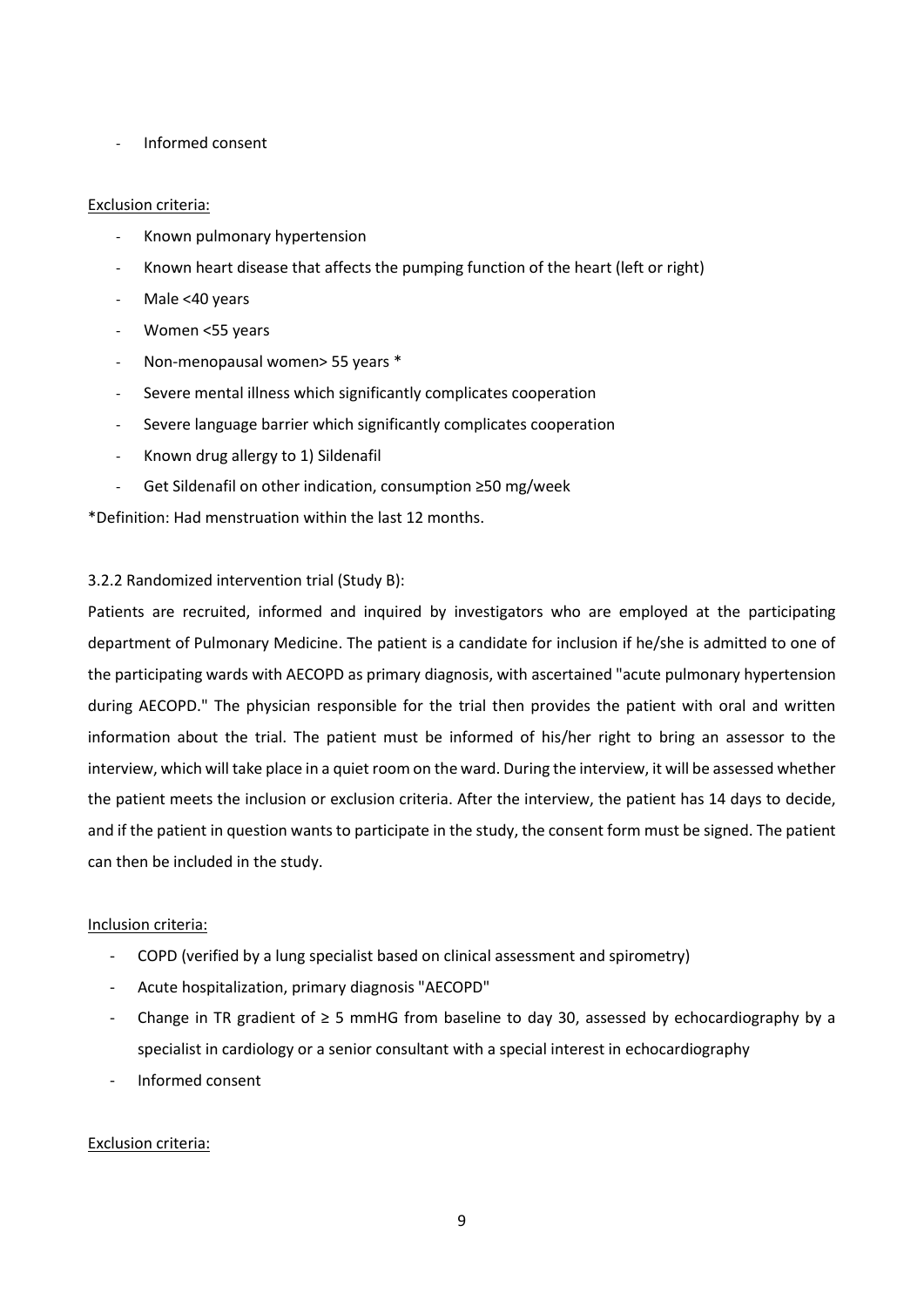- Known pulmonary hypertension
- Known heart disease that affects the pumping function of the heart (left or right)
- Male <40 years
- Women <55 years
- Non-menopausal women> 55 years\*
- Severe mental illness which significantly complicates cooperation
- Severe language problems which significantly complicate cooperation
- Known drug allergy to 1) Sildenafil
- Get Sildenafil on other indication with consumption ≥50 mg/week

\*Definition: Had menstruation within the last 12 months.

3. 3 Allocation in the randomized intervention trial (Study B):

Sponsor (main supervisor) generates a randomization sequence. Randomization will be in blocks of unknown sizes, and the final allocation will take place via an encrypted website, where inclusion and exclusion criteria are also required to be filled out correctly to randomize a patient.

The drug will be distributed in separate, sealed packages with labels which follow common rules.

#### 3.4 Data collection, surveys and follow-up:

The primary daily project management is handled by the project manager (PhD-Student). In addition, a project group (investigators), consisting of health personnel from the

departments involved is trained to assist the project manager with recruitment, sample detaining and follow-up of patients. Data are collected on Case Report Forms (CRF), specific to each patient, where demographic data is registered. The Case Report Forms are kept in the archives of the departments involved for 15 years. A separate database is created in REDCap (www.Projectredcap.org) for data management. Each CRF will include data from patient records including demographic data, health status, current and former illnesses, results from clinical and paraclinical examinations, past and future contacts to the healthcare system including hospitalizations and prescribed medication. All sensitive personal information will be treated confidentially and in accordance with the Personal Data Ordinance and the Data Protection Act. The purpose of data collection is to optimize the analyzes. Personal data regarding patients who are to be included in the trial will therefore be passed on from the patients' responsible physician to the person responsible for the trial, once the patient has given consent to this. In connection with self-monitoring or quality control, the sponsor, sponsor's representatives or any control authorities also have access to the information.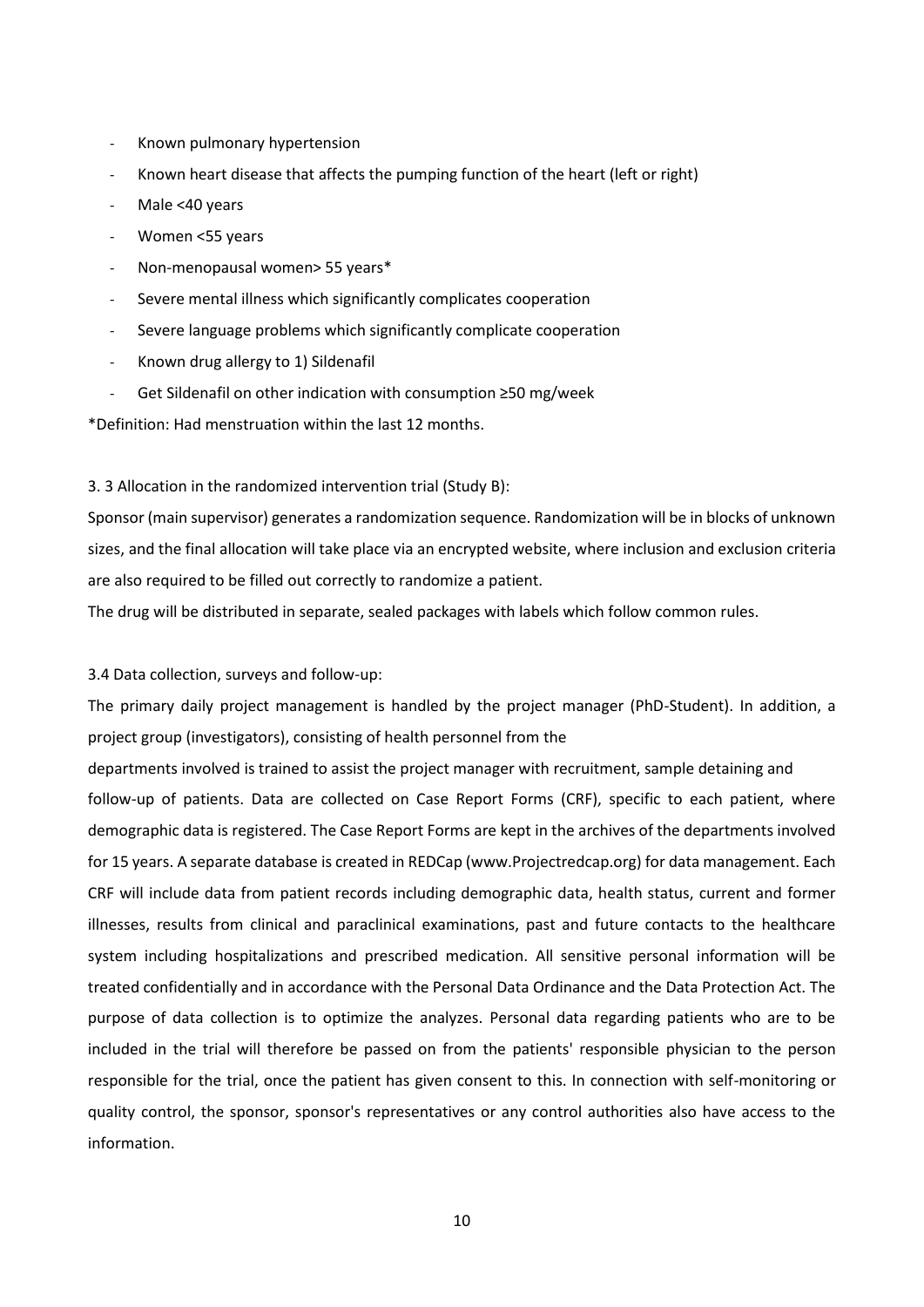## 3.4.1 Cohort study (study A)

Echocardiography will be performed on patients at baseline (<72 hours after admission and the diagnosis of AECOPD) and also on day 29 (28 days after baseline). On the first 100 participating patients, a blood sample will be taken at baseline and on day 29. The blood sample is thrombelastography (TEG), and the purpose is to examine the coagulation capacity of the blood. The TEG sample is analyzed on the same day.

## 3.4.2 Randomized intervention trial (study B)

Blood samples are taken at the beginning of the study and before administration of Sildenafil and monitored every 3 days via bio analysts or project nurse/PhD-students. Sputum samples for physiological studies, to be examined for inflammation and oxygen content will also be made at inclusion. Sildenafil is started up in accordance to guidelines for the treatment of pulmonary hypertension (http://nbv.cardio.dk/pah).

Outpatient follow-up is performed on days 29, 60, 90 and 365:

- **Echocardiography**
- **Spirometry**
- COPD Assessment Test (CAT)
- Body Mass Index (BMI)
- Final follow-up of both primary and secondary endpoints after 12 months

## 3.5 Statistical analyzes:

Primary endpoint:

Time "alive and discharged from hospital within 365 days from baseline."

## Secondary endpoints:

- Time to prednisolone and/or antibiotic-required COPD exacerbation or death in the primary or secondary sector within 365 days
- Death on day 90
- Death within 12 months
- Alive and without COPD exacerbation on day 365
- Clinical cure, day 14 \*\*
- Number of readmissions with COPD exacerbation within 12 months
- Number of days with non-invasive ventilation (NIV) or respiratory treatment during admission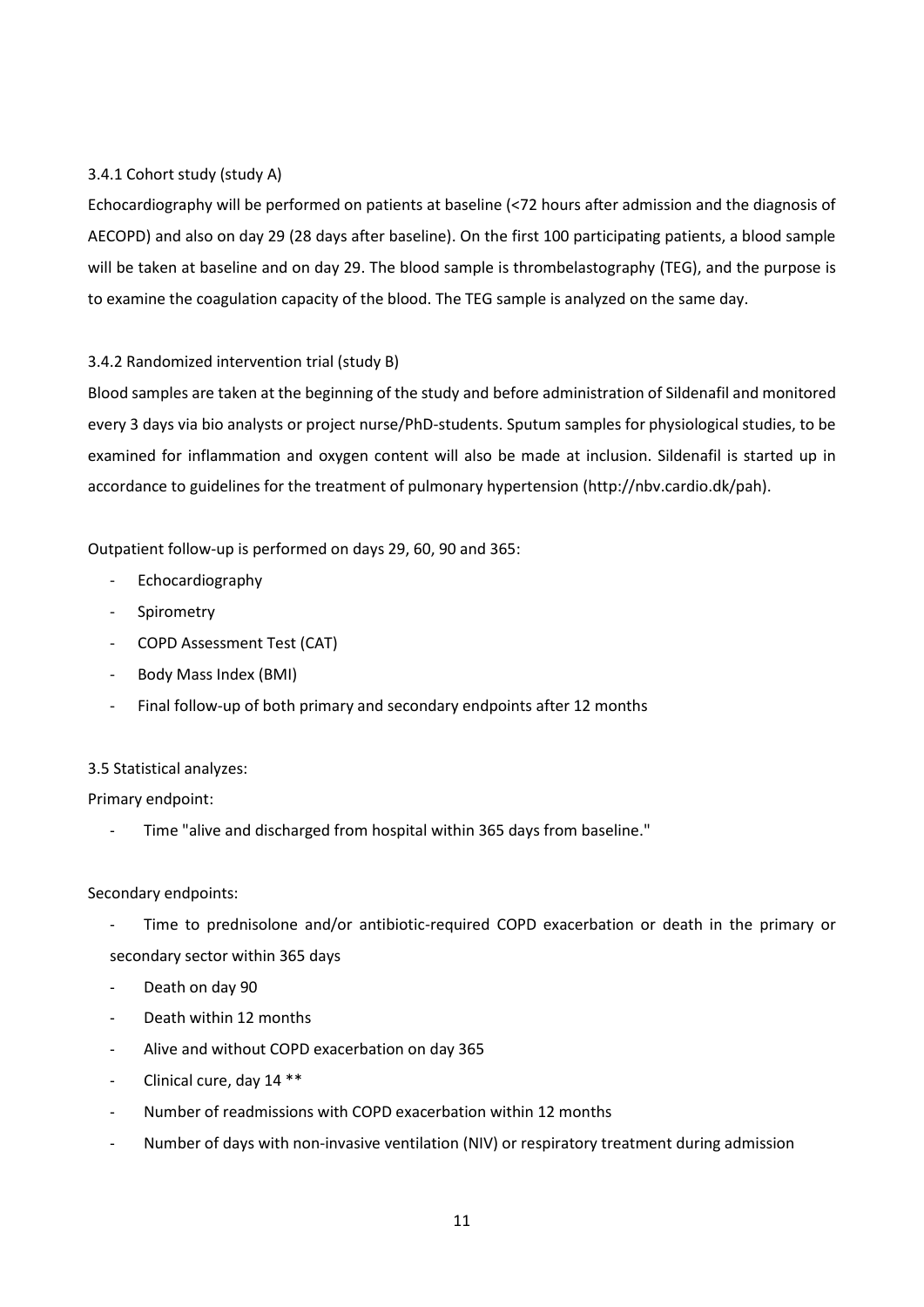- Delta PaO<sub>2</sub> day 1 (baseline) to day 4 (72 hours)
- Delta PaCO<sub>2</sub> day 1 (baseline) to day 4 (72 hours)
- pH day 4 (72 hours)
- Change in FEV1 from baseline to 3 months
- Change in COPD Assessment Test (CAT) from baseline to Day 29
- Change in Body Mass Index (BMI) from baseline to 90 days
- Delta TR gradient day 1 (baseline) to day 4 (72 hours)

\*\*Clinical cure = Cessation or improvement of clinical signs and symptoms.

Clinical failure = Persistent or worsening in clinical signs and symptoms.

Data is processed and analyzed in SAS v.9.4, and graphs are generated in Microsoft Excel and SigmaPlot.

## 3.6 Sample size:

## Cohort study:

Prerequisite: Cox regression. Type 1 error limit= 5%. Power= 80%.

Variance Inflation Factor (Xi… Xn): 0.3

Px = 0 (Absolute risk among persons without TR gradient ≥40 mmHg)

Sample size: 250

This gives a detection limit for a HR of 1.7. This is considered to be clinically relevant. Upon detection of a HR <1.7, it is very doubtful whether this is a real difference and - in addition - very doubtful whether an intervention targeted at pulmonary hypertension could change the prognosis in a later RCT.

## Randomized controlled trial

Prerequisite: Type 1 error limit=5%. Power=80%.

Analysis: T-test.

The sample size is calculated based on the following estimate and indicative figures:

1) "Pulmonary hypertension" is defined for study purposes as TR gradient ≥ 40 mmHg

2) Patients with "acute reversible pulmonary hypertension with AECOPD"/AECOPD-rPH without Sildenafil (control group) are 8 days "discharged and alive within 14 days" on average (expected hospitalization 6 days). With Sildenafil treatment, the number of days "discharged and alive within 14 days" can be increased to 10 (expected hospitalization 4 days). Admission time is expected reduced by 2 days.

Estimated sample size: 116 (58 + 58) patients.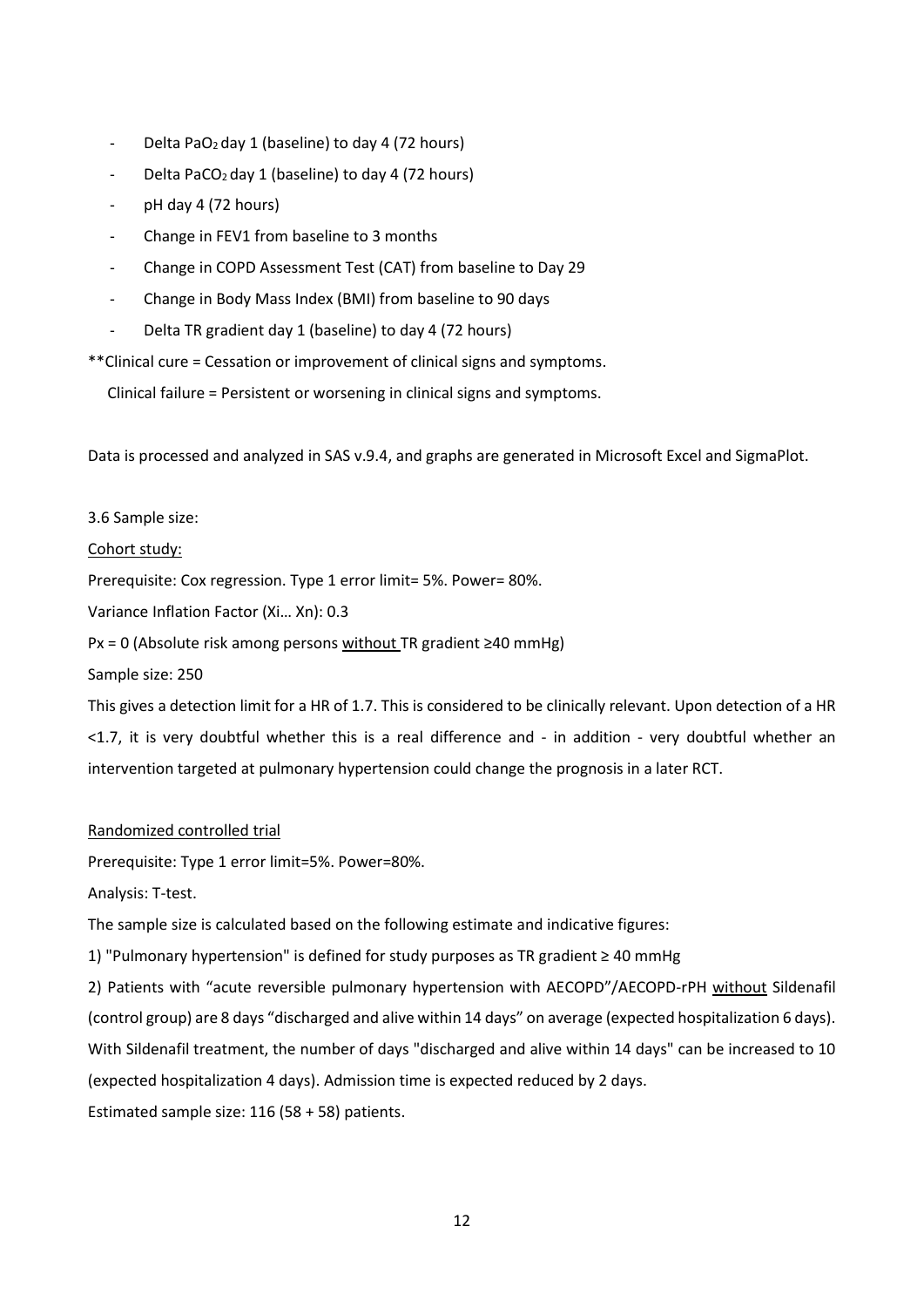#### **4. Storage of biological material:**

The following samples will be stored in a biobank:

- 1. Whole blood from the time of inclusion (20 mL).
- 2. EDTA, serum, heparin and citrate plasma from the time of inclusion and after 30 days (100 mL).
- 3. Any excess material from other blood or sputum samples.

This will be stored in a freezer at -80°C and analyzed during the analysis phase of the experiment. The biobank ceases to exist at the end of the experiment. The samples are expected to be fully analyzed by September 2024 and thereafter any residues will be transferred to the biobank for future research.

The following samples will be analyzed on the same day as blood withdrawal:

1. Whole blood from baseline and again on day 29 (3.5mL each time). The blood samples will be withdrawn from 100 patients and used for TEG. The samples must be analyzed within 2 hours after withdrawal.

#### **4.1 Biobank for future research**

Based on the material from the experiment, a biobank will be set up for future research. The purpose is to strengthen future COPD research. The material will be stored pseudonymized for up to 15 years (until September 2034) under applicable law. The material in the biobank will only be available for other studies if they have obtained separate approval from the Science Ethics Committee. In addition, participating patients must sign a separately informed consent, thereby allowing their material to be stored.

#### **5. Side effects, risks and disadvantages:**

The attending physician may at any time discontinue Sildenafil therapy if, in clinical and/or paraclinical judgment, it is deemed contraindicated.

## Blood tests:

Serious side effects of regular blood sampling (venipuncture) are rare. A frequent side effect (5-15%) is bypassing discoloration of the skin around the puncture site due to small hemostasis in the skin and subcutis.

#### Side effects:

When treated with Sildenafil. (From www.medicin.dk)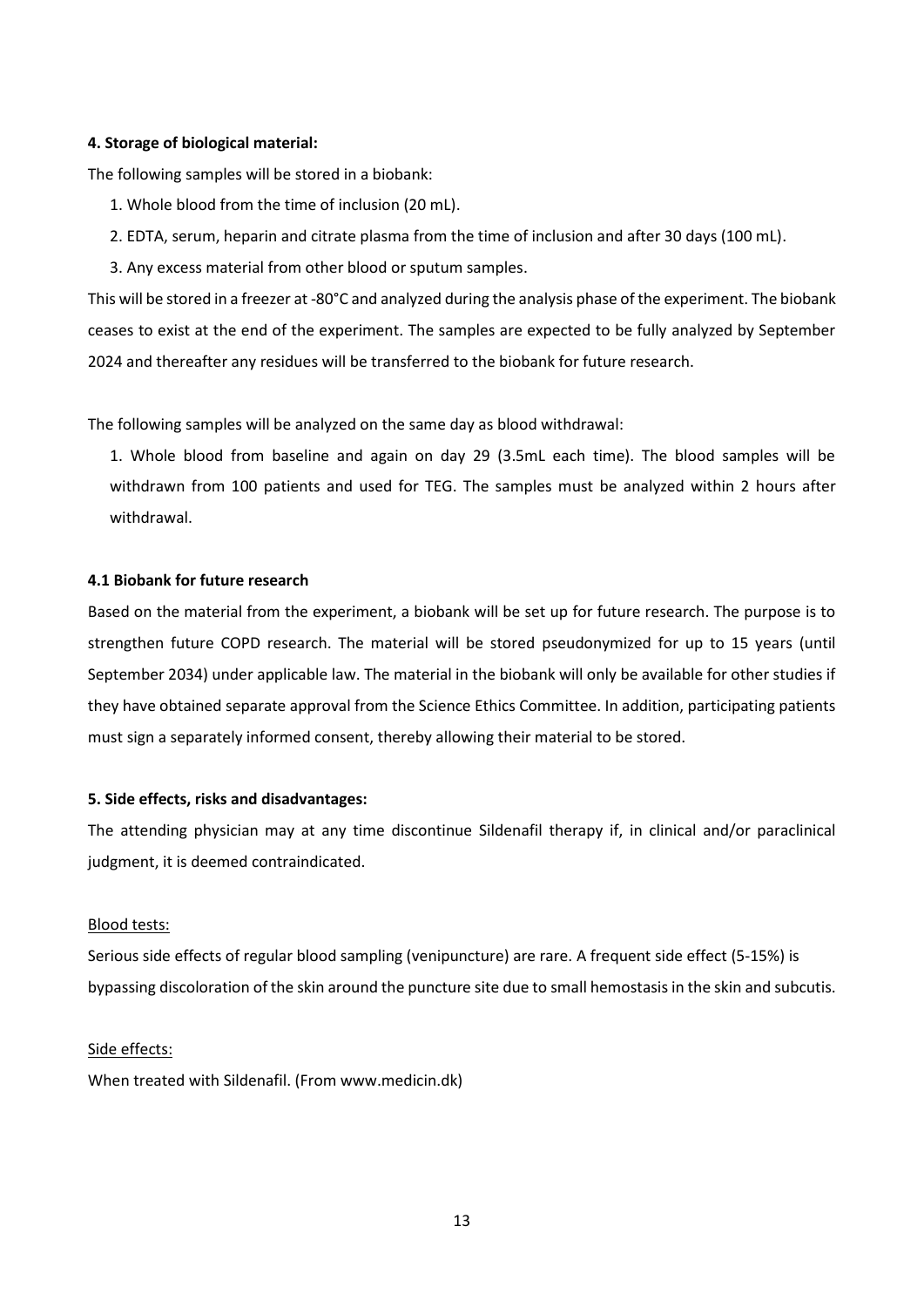| Very common   Headache.<br>$(>10\%)$ |                                                                                                                                                                                                                                                                                                                                                                                                                                                                                                                                                               |
|--------------------------------------|---------------------------------------------------------------------------------------------------------------------------------------------------------------------------------------------------------------------------------------------------------------------------------------------------------------------------------------------------------------------------------------------------------------------------------------------------------------------------------------------------------------------------------------------------------------|
| Common<br>10%)                       | (1- Dyspepsia, Nausea. Facial redness, Nasal obstruction. Hot flashes. Dizziness. Visual<br>(including<br>blue<br>disturbances<br>color<br>distortion,<br>blurred<br>vision,<br>vision).                                                                                                                                                                                                                                                                                                                                                                      |
| Uncommon<br>$(0.1 - 1\%)$            | Abdominal pain. Hypertension, Hypotension. Hypesthesia. Hypersensitivity. Hematuria.<br>Ocular<br>Conjunctivitis,<br>Phenomena<br>Light,<br>Hyperemia,<br>Tinnitus,<br>Pain.<br>of<br>Eye                                                                                                                                                                                                                                                                                                                                                                     |
| $(0.01 -$<br>Rare<br>0.1%            | pectoris, Atrial fibrillation, Cerebral hemorrhage, Cerebrovascular events,<br>Angina<br>Myocardial infarction, Sudden cardiac death, Transient cerebral ischemia, Ventricular<br>arrhythmias. Cramps, Syncope. Stevens-Johnson syndrome, Toxic epidermal necrolysis.<br>Allergy-like reactions. Bleeding from the penis, Hematospermia, Priapism *. Double vision,<br>Glaucoma, Hearing loss, Myopia, Non-arteritis anterior ischemic optic neuropathy - NAION,<br>Periorbital<br>edema,<br>Retinal<br>thrombosis,<br>Retinal<br>hemorrhage,<br>Retinopathy. |

An adverse reaction (AR) is defined as any harmful and unwanted reaction caused by a drug of any does. An adverse event (AE) is defined as any unwanted event of a patient or a subject in a clinical trial after treatment with a drug, even though there might be no connection between the drug and the unwanted event. A serious event or serious adverse reaction (severe adverse reaction/event: SAR/SAE) is defined as an event or adverse reaction that results in death regardless of dose, is life-threatening, results in hospitalization or extension of hospital stays, results in significant or permanent disability or incapacity of work or leading to a congenital abnormality or malformation.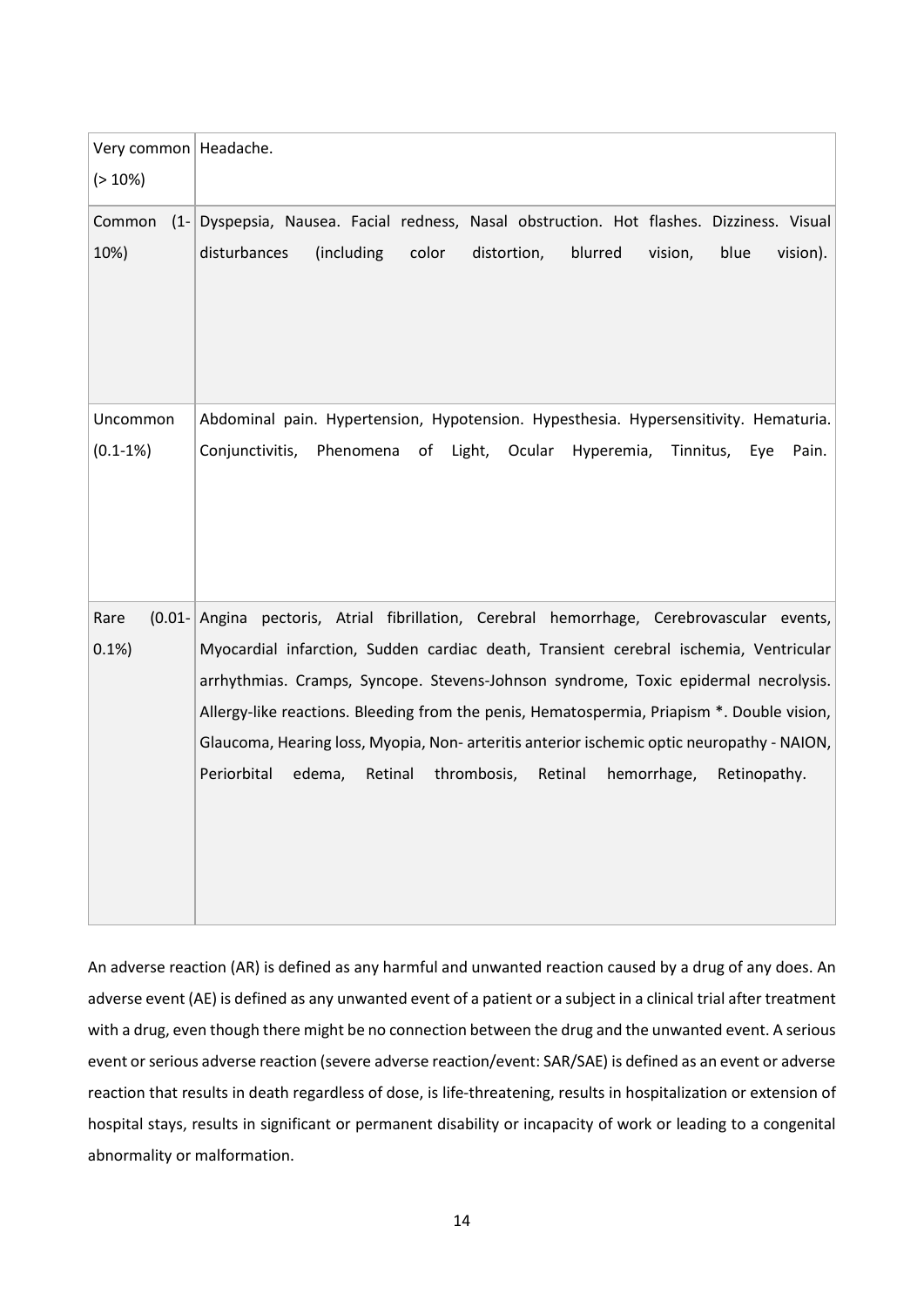The investigator must immediately (=within 24 hours) report serious incidents and serious side effects to the sponsor. Other events do not require immediate reporting but should be reported to the sponsor within 7 days after the person has completed his treatment.

As the trial drug is well known and used for approved indication, and as we are only interested in the clinical long-term effects of the drug, we will only register side effects that are not mentioned in the respective drug summary of the trial drug.

Registration and reporting of all accidental side effects ends when the study drug is stopped. The subjects are followed continuously for approx. 12 months after the end of treatment.

All incidents and registered side effects are reported at the end of the trial in a closing report to SST. All serious incidents / adverse events must be registered annually, and a report on participant safety must be prepared. The serious side effects must also be stated in the final report to the SST.

The product summary attached to the application is used to evaluate whether a serious related adverse reaction is unexpected and therefore possibly a SUSAR (Suspected Unexpected Serious Adverse Reactions).

The sponsor will immediately notify the National Board of Health in the event of suspicion of an unexpected and serious side effects. In case of fatal or life-threatening side effect, this must be registered and reported to SST no later than 7 days after the sponsor has become aware of such a suspected adverse reaction. No later than 8 days after the report, the sponsor must notify SST of all relevant information about sponsor's and investigator's follow-up on the report. All other unexpected and serious suspected side effects are reported to the SST no later than 15 days after the sponsor has become aware of these.

The investigator must immediately report serious incidents and side effects to the sponsor.

The report must be followed up by a detailed written report, and in both the immediate

reporting as in the subsequent report, the investigator must identify the subjects with a personal code number. When reporting a death, the investigator must provide any additional information that the sponsor may request.

## **6. Finances:**

The research project is supported by an independent research fond, the Novo Nordisk Fond. The grant finances payment for the persons responsible for the trial (researchers and supervisors), remuneration of auxiliary staff, payment of laboratory examinations and equipment, as well as specific antibiotic treatment.

#### **6.1 Budget ratios**

Project coordinator: PhD study Sat n.: 1.779.600 KR.

Monitoring Good Clinical Practice: Based on the average. Monitoring of 15% of all data: DKK 173,208.

15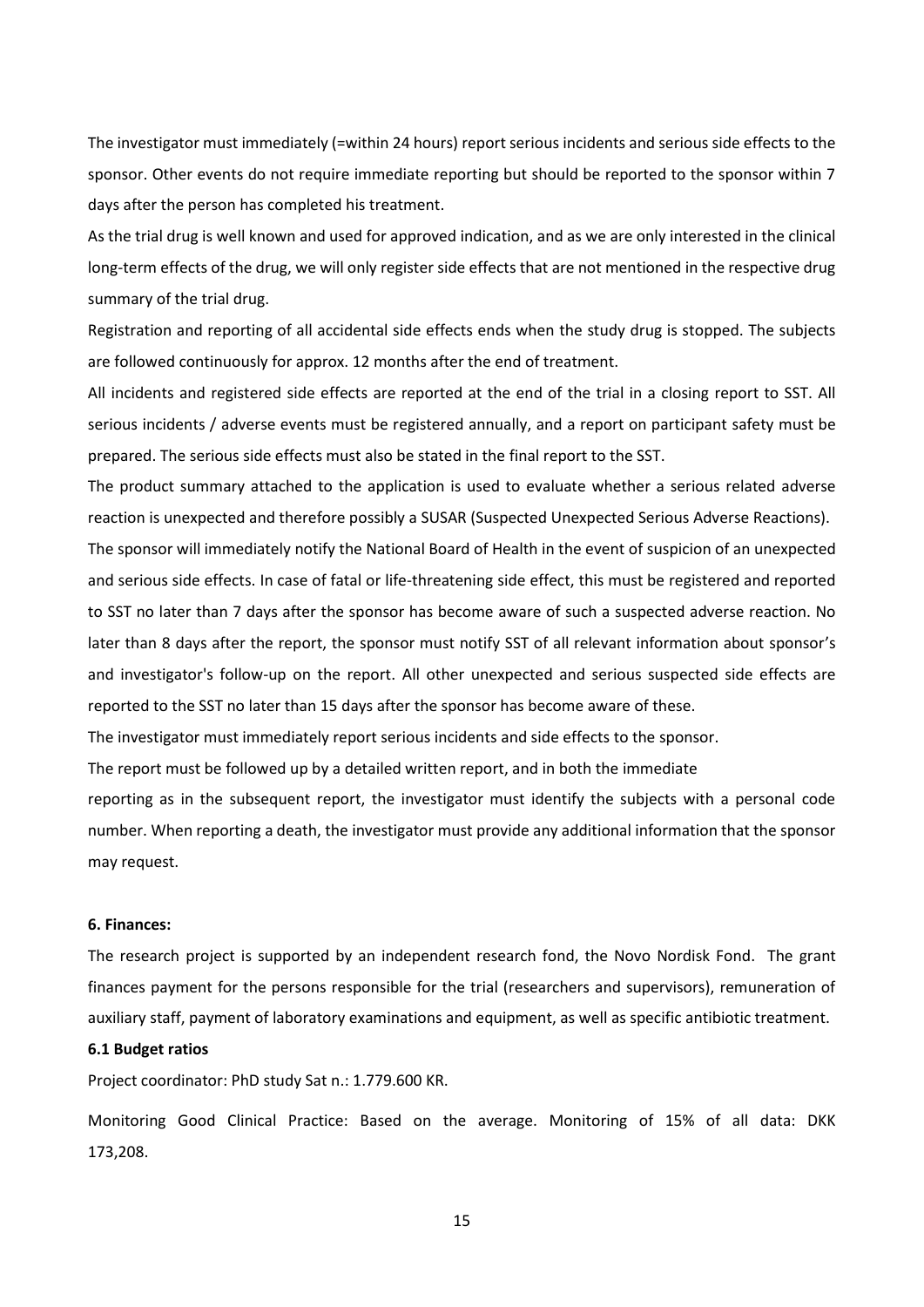Sildenafil (study medicine): Co-financing (Department of cardiology B): DKK 340,233. PhD expense 180.000 kr. Senior researcher (co-financing) DKK 547,344.

#### **7. Remuneration / benefits:**

Patients do not receive remuneration for participation.

#### **8. Availability of information:**

The Steering Committee is convinced that knowledge sharing creates more and better scientific results. Requests about sharing of knowledge from other groups will be presented to the steering committee, and as long as the hypothesizes to be investigated is not scheduled for investigation by investigators in our group, we will allow the use of our data. However, it must be emphasized that data is used for a specific purpose, not for future purposes in general. This is stipulated by the steering committee in order for the data to be used in a responsible manner in order to test hypotheses with a relevant scientific content.

## **9. Publication of experimental results:**

All experimental results will be published in scientific contexts, including international journals. This will happen regardless of whether the results are positive, negative or inconclusive. If the results cannot be published in scheduled journals, they will be published online at **www.clinicaltrial.gov.**

## **10. Statement of scientific ethics:**

The study will be performed by the Declaration of Helsinki and under the rules of The Health Act, the Personal Data Ordinance and the Data Protection Act. The study is reported to the Danish Data Protection Agency. Recruitment and inclusion will take place as previously described (section 3.3.1). Participation requires a signed consent declaration. The participants can withdraw their participation consent at any time and exit the study trial without this affecting their right to future treatment. Patients also have the right to be accompanied by an assessor during the information - conversation and are entitled to time for reflection within the possibility of the trial. Declaration of consent is signed.

The aim of the trial is to investigate whether targeted treatment for pulmonary hypertension in patients with AECOPD can reduce the length of hospital stay and mortality in a group of patients with severe lung disease - an area that has so far been sparsely elucidated, and where the need for evidence-based guidelines for management and treatment is great.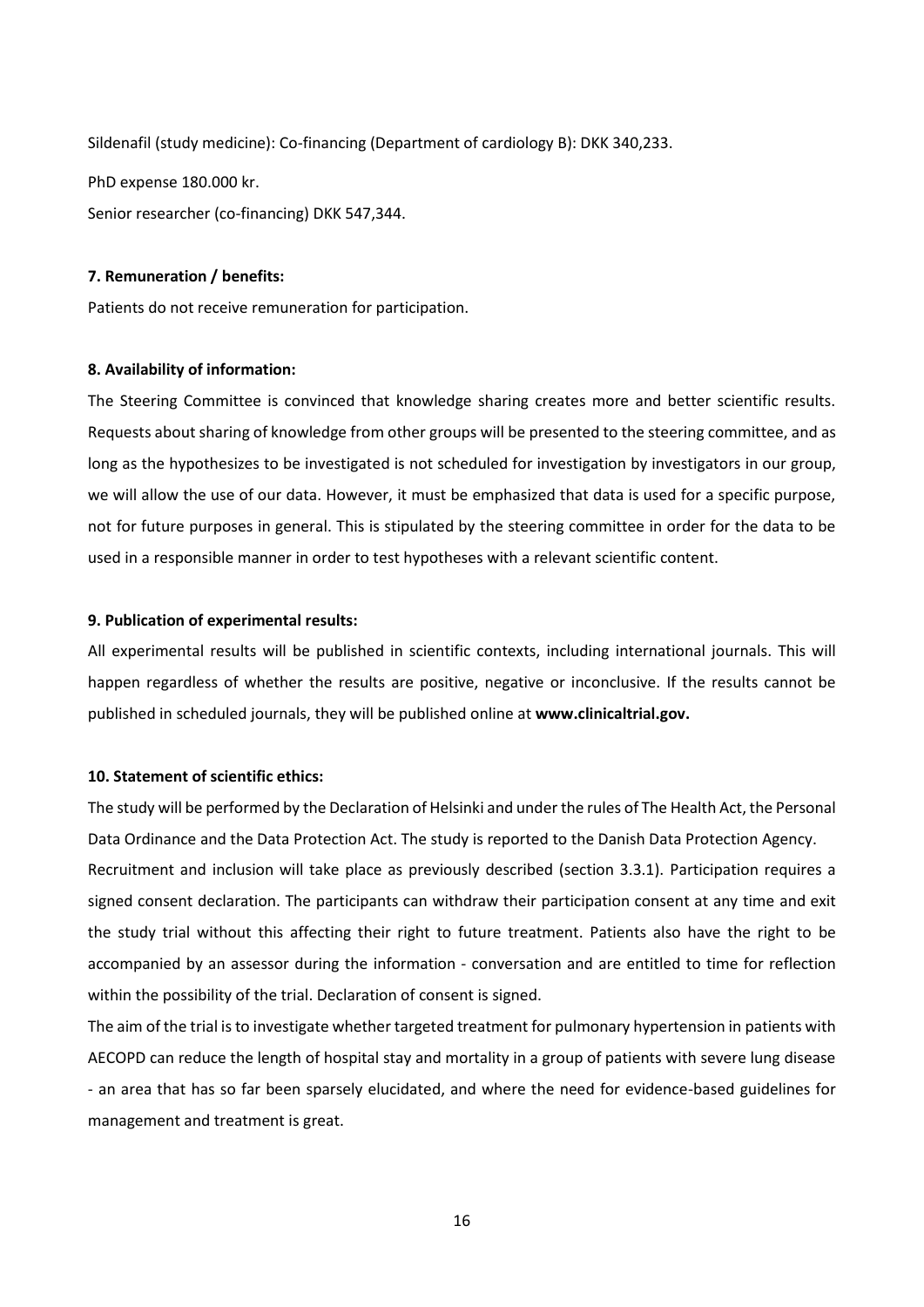Potential disadvantages and side effects are described in a separate section (5). Here it appears, among other things, that the likelihood of serious side effects for both treatment and study are rare. The treating physician always has the option of discontinuing treatment if it is assessed contraindicated.

Experimental method and statistical analyzes are carefully considered in terms of being able to pass on and apply relevant and safe research results for clinical practice. Based on the above considerations, we believe that the experiment is scientifically sound and can be carried out without exposing the trial participant to unjustifiable risks.

## **11. Exclusion from and interruption of trials:**

There will be regular monitoring and quality control of the study. If the physician responsible for the study, finds it necessary participants can be taken out of the study. The physician may also terminate the examination at any time if there is a medical justification (development of an allergy to the medicine), a safety risk, or a requirement from the authorities. As mentioned in the above paragraph, the subject can also at any time withdraw informed consent and come out of the study.

## **12. Information on compensation or reimbursement schemes:**

Patients who participate in these studies and who believe they have suffered an injury can seek compensation via patient compensation (**http://patienterstatningen.dk/** ). Cf. applicable Danish law.

#### **13. References:**

1. Lokke A, Fabricius PG, Vestbo J, Marott JL, Lange P. [Prevalence of chronic obstructive pulmonary disease in Copenhagen. Results from The Copenhagen City Heart Study]. Ugeskr Laeger. 2007; 169 (46): 3956- 60.